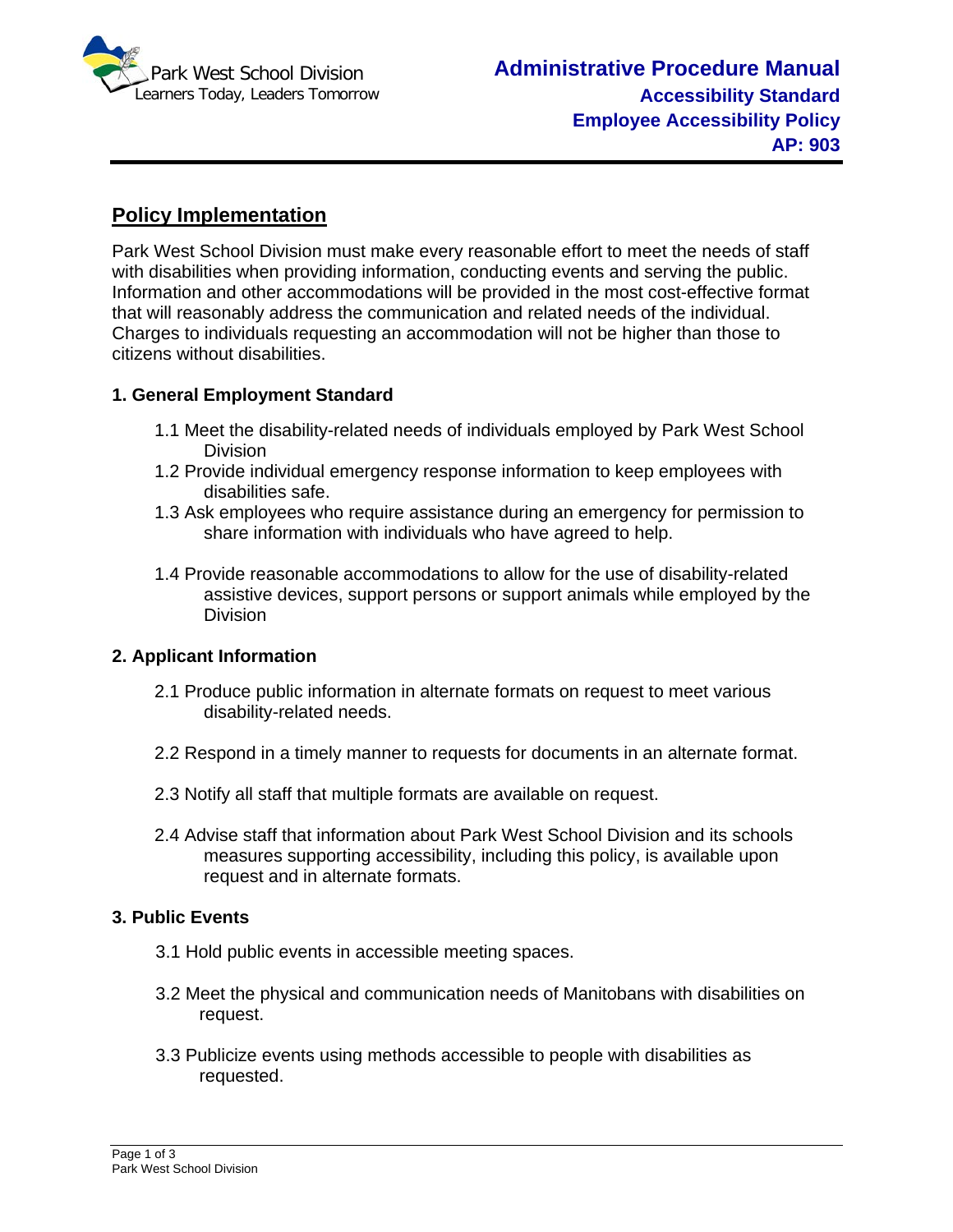

- 3.4 Welcome service animals that are registered and identified as such, when needed to our facilities and make sure public notice is given on and disruption in accessible service (eg. Accessible washroom disruption)
- 3.5 Add to publicity and registration forms that disability supports are available on request.

"Do you need assistance because of a disability? We can provide information and services in different way. Please ask us."

## **4. Training**

- 4.1 Provide training on how to interact and communicate with persons with disabilities, and how to use assistive devices or equipment provided by the department, to the following individuals:
	- a. those who provide goods or services directly to the public or to another organization in Manitoba on behalf of the department, including employees, agents and volunteers.
	- b. those who participate in, or are responsible for, the development or implementation of the department's accessibility policies and measures
- 4.2 Provide accessibility training as soon as reasonably practical once the individual is assigned applicable duties, and ensure that ongoing training is provided for relevant changes to accessibility policies and measures.
- 4.3 Ensure there is documentation of the accessibility training's content and when the training is to be provided.

### **5. Documentation**

- 5.1 Provide public notice, online and on the division's premises, that this policy and the Park West Accessibility Plan are available upon request.
- 5.2 Provide a copy of this policy and the Park West Accessibility Plan, upon request:
	- a. in a manner that takes into account the accessibility needs of the person requesting the copy
	- b. within a reasonable time
	- c. at no cost to the person requesting the copy